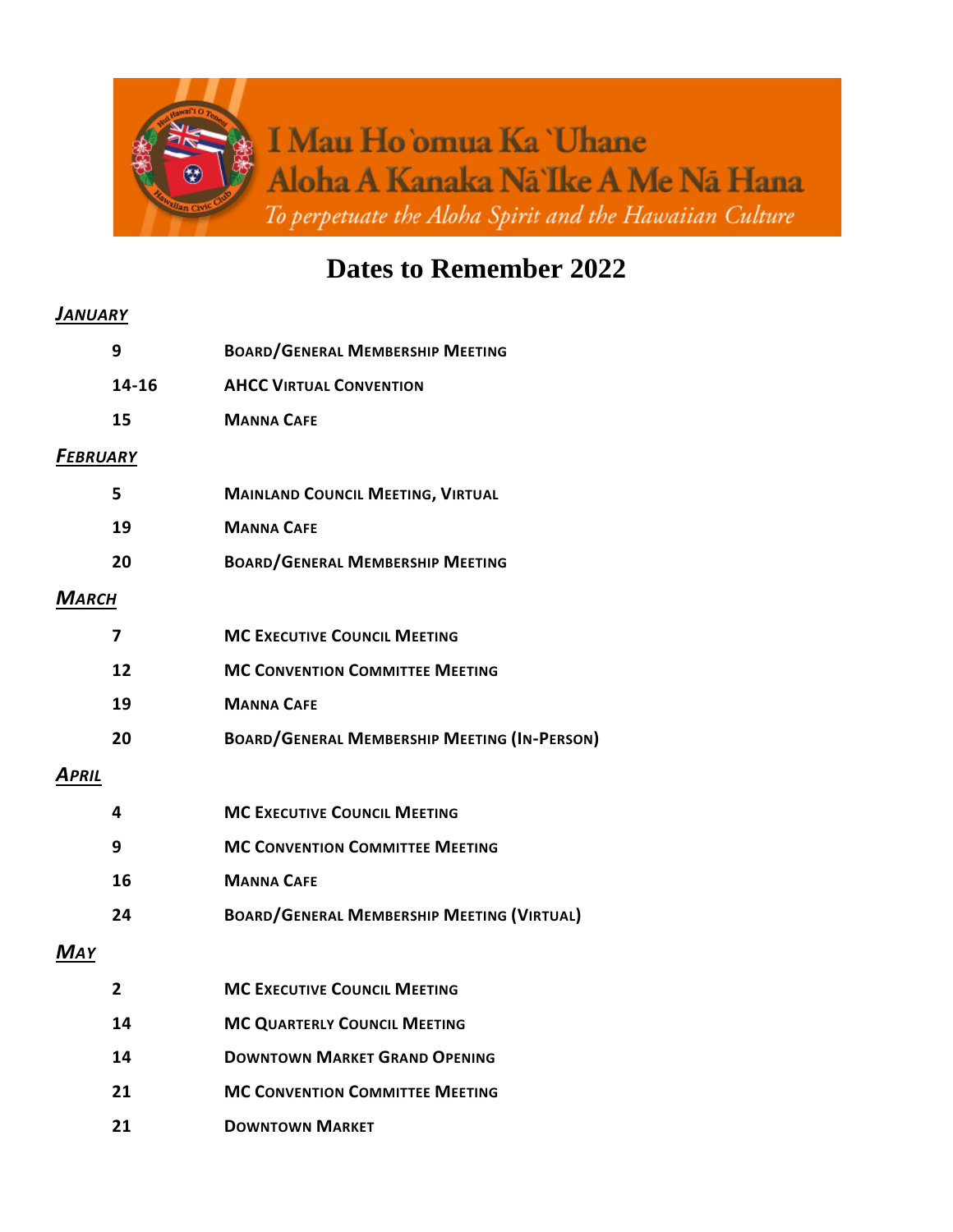| 21             | <b>MANNA CAFE</b>                                   |  |  |  |  |
|----------------|-----------------------------------------------------|--|--|--|--|
| 22             | <b>BOARD/GENERAL MEMBERSHIP MEETING (VIRTUAL)</b>   |  |  |  |  |
| 28             | <b>DOWNTOWN MARKET</b>                              |  |  |  |  |
| JUNE           |                                                     |  |  |  |  |
| 4              | <b>DOWNTOWN MARKET</b>                              |  |  |  |  |
| 6              | <b>MC EXECUTIVE COUNCIL MEETING</b>                 |  |  |  |  |
| 11             | <b>MC CONVENTION COMMITTEE MEETING</b>              |  |  |  |  |
| 11             | <b>DOWNTOWN MARKET</b>                              |  |  |  |  |
| 18             | <b>MANNA CAFE</b>                                   |  |  |  |  |
| 18             | <b>DOWNTOWN MARKET</b>                              |  |  |  |  |
| 25             | <b>DOWNTOWN MARKET</b>                              |  |  |  |  |
| 26             | <b>BOARD/GENERAL MEMBERSHIP MEETING (IN-PERSON)</b> |  |  |  |  |
| <u>JULY</u>    |                                                     |  |  |  |  |
| $\overline{2}$ | <b>DOWNTOWN MARKET</b>                              |  |  |  |  |
| 9              | <b>MC CONVENTION COMMITTEE MEETING</b>              |  |  |  |  |
| 9              | <b>DOWNTOWN MARKET</b>                              |  |  |  |  |
| 11             | <b>MC EXECUTIVE COUNCIL MEETING</b>                 |  |  |  |  |
| 16             | <b>DOWNTOWN MARKET</b>                              |  |  |  |  |
| 16             | <b>MANNA CAFE</b>                                   |  |  |  |  |
| 23             | <b>DOWNTOWN MARKET</b>                              |  |  |  |  |
| 24             | <b>BOARD/GENERAL MEMBERSHIP MEETING (VIRTUAL)</b>   |  |  |  |  |
| 30             | <b>DOWNTOWN MARKET</b>                              |  |  |  |  |
| <b>AUGUST</b>  |                                                     |  |  |  |  |
| 1              | <b>MC EXECUTIVE COUNCIL MEETING</b>                 |  |  |  |  |
| 6              | <b>DOWNTOWN MARKET</b>                              |  |  |  |  |
| 13             | <b>MC QUARTERLY COUNCIL MEETING</b>                 |  |  |  |  |
| 13             | <b>DOWNTOWN MARKET</b>                              |  |  |  |  |
| 20             | <b>MC CONVENTION COMMITTEE MEETING</b>              |  |  |  |  |
| 20             | <b>MANNA CAFÉ</b>                                   |  |  |  |  |
| 20             | <b>DOWNTOWN MARKET</b>                              |  |  |  |  |
| 27             | <b>DOWNTOWN MARKET</b>                              |  |  |  |  |
|                |                                                     |  |  |  |  |